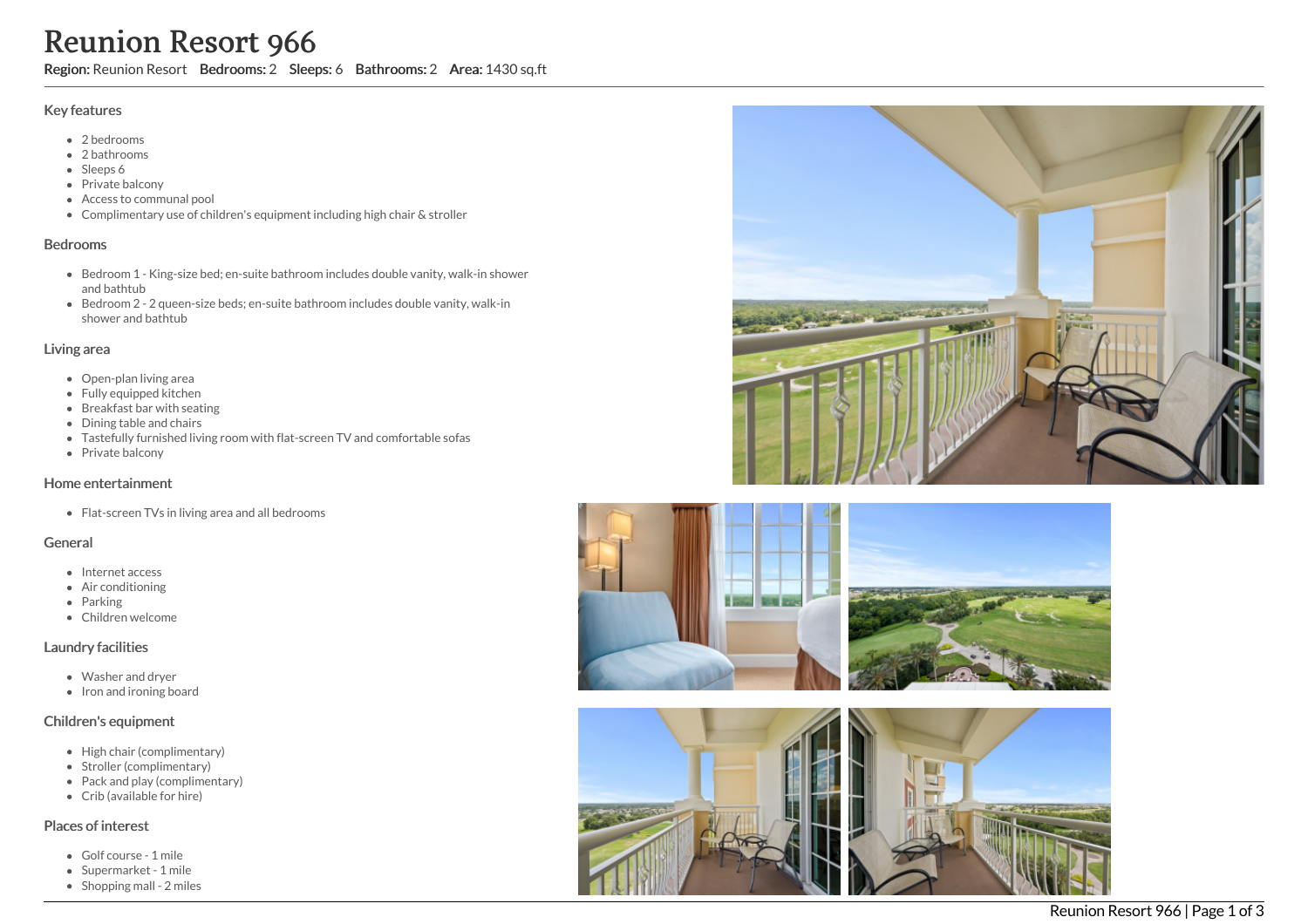- Disney World 6 miles
- Seaworld 15 miles
- Universal Studios 21 miles
- Legoland 25 miles
- Airport 27 miles
- Beaches 75 miles